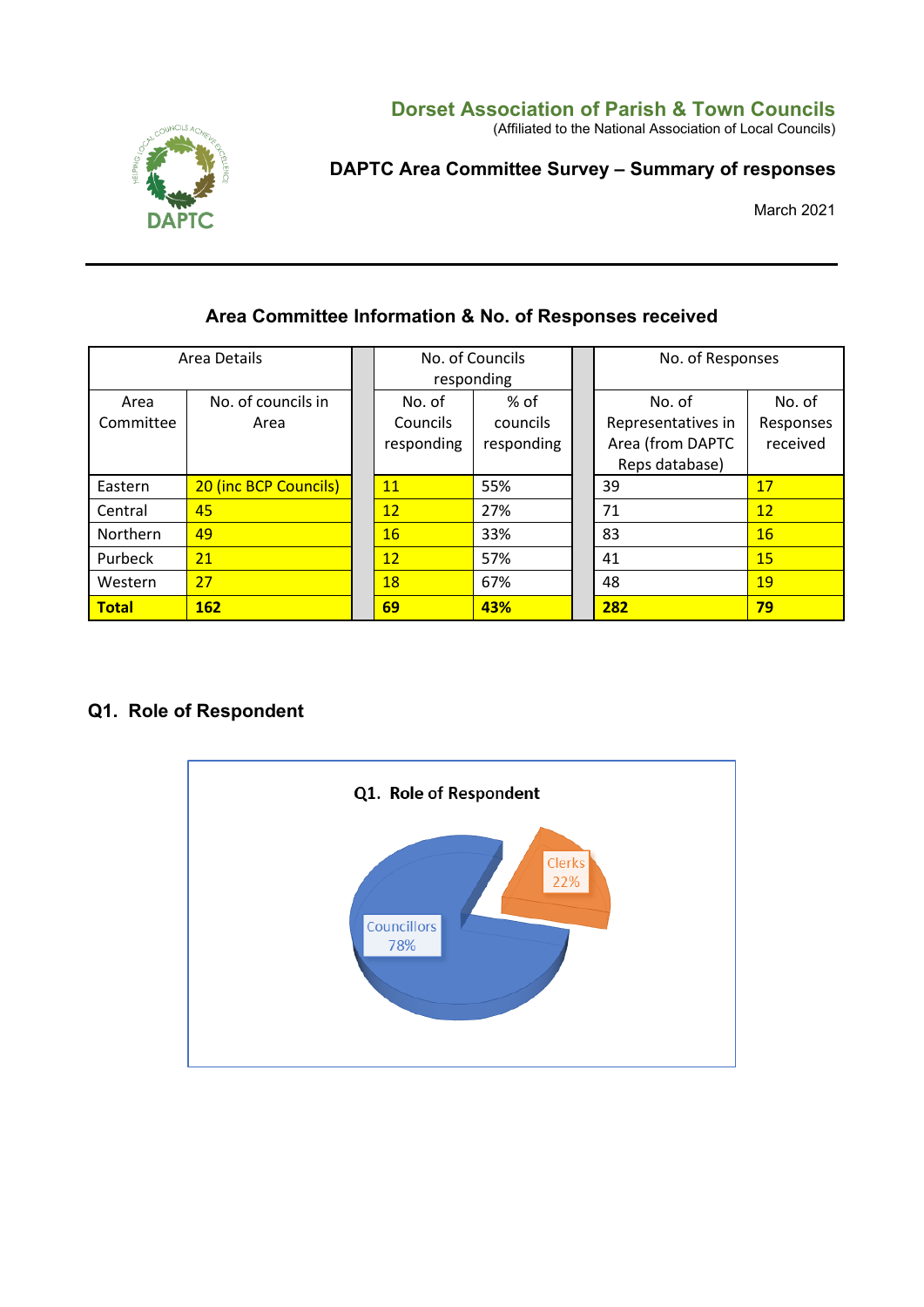# **Q2. Representation of Respondent**



## **Q3. Does your council have a nominated representative for DAPTC?**

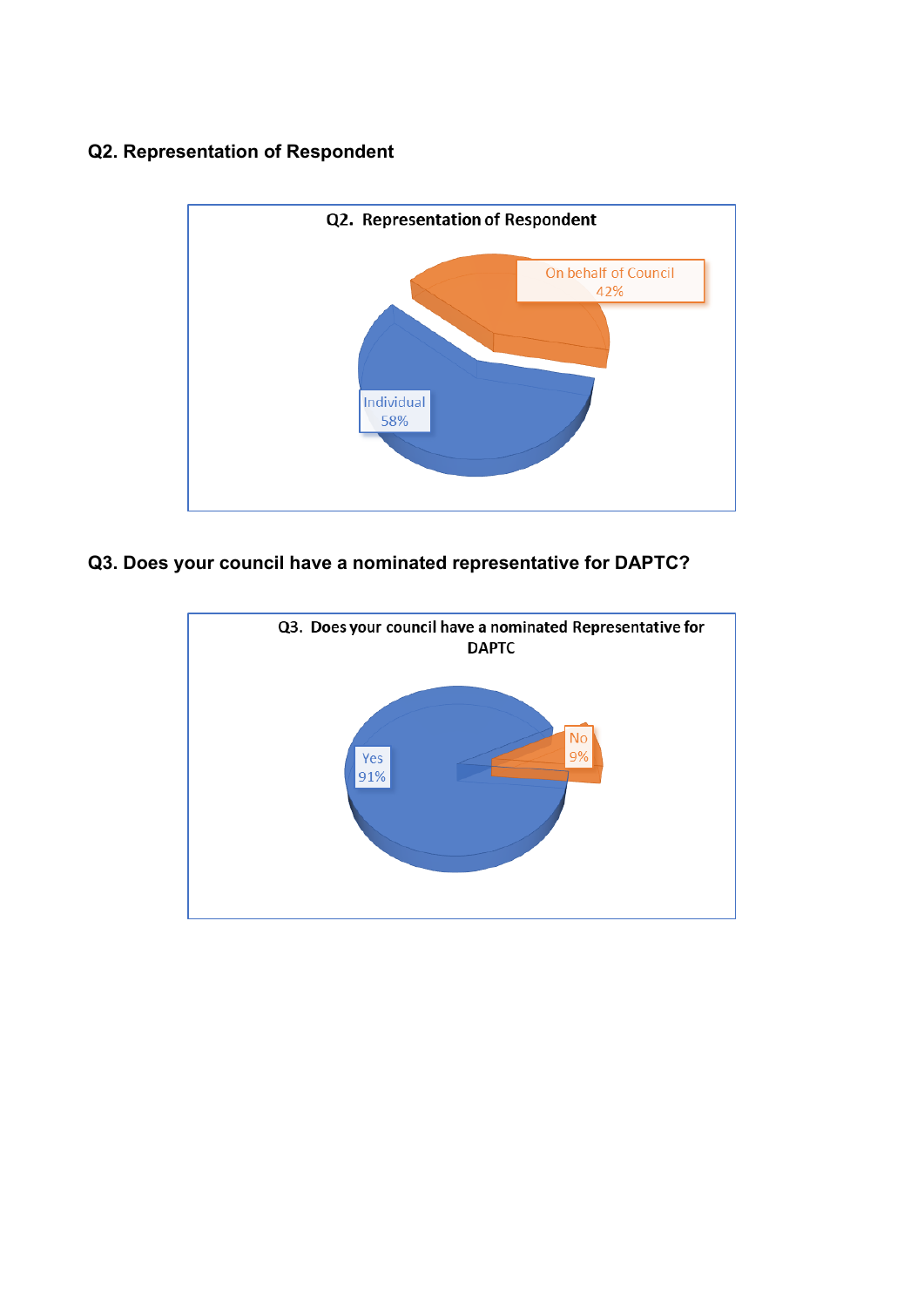

## **Q4. What topics do you want to hear about at your area committee?**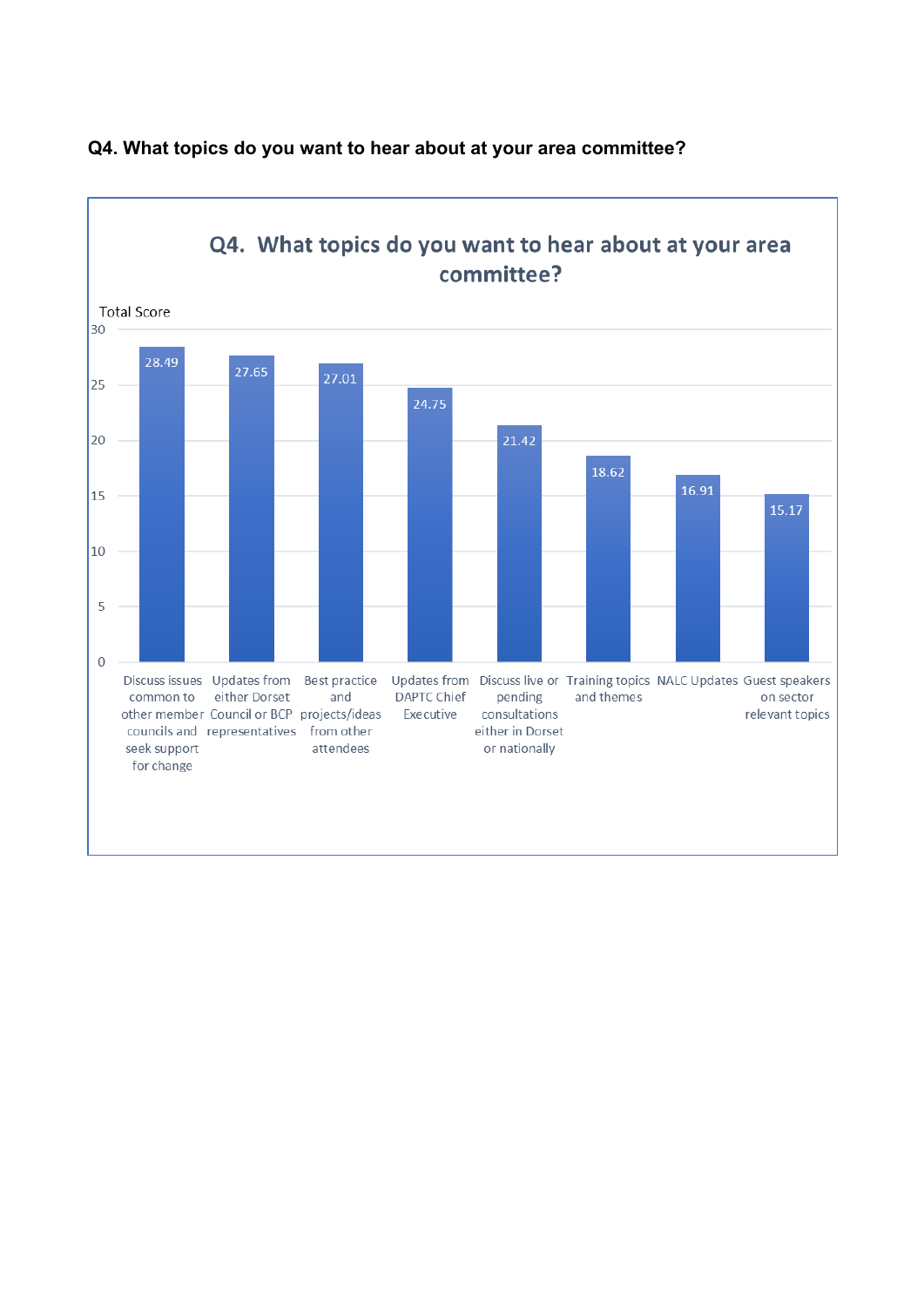#### **Q5. Other Topic representatives are interested in hearing about at Area Committee Meetings (copied directly from the Area Committee surveys)**

- 1. Specific tasks from the Executive Committee.
- 2. Climate and Environmental Emergency actions, updates and future plans
- 3. National issues which impact upon parish council
- 4. Role of Parish Councils in a Unitary Council system
- 5. Lobbying Dorset Council to change unsupportive policies
- 6. Actual issues of highest importance: The accelerating threat of overdevelopment and the need for measures to limit climate change.
- 7. All of the above are important and vary in importance depending on what issues are prevalent at the time. Please therefore do not take notice of the order, as this does not represent an order of preference. In addition, Climate and Ecological Emergency mitigation needs to be applied across all aspects of P&TC and County Association work. P&TCs also need DAPTC to preempt their concerns when there is short deadlines to respond to such things as the Dorset Council Local Plan. This 8 week consultation period gives little time for P&TCs to read the vast volumes of papers and no time to engage with their residents. It would be hoped that DAPTC would understand this and be making representation that in normal times a 12 week consultation should be offered. Further rethink is needed here however as P&TCs literally can do no face to face engagement over something as important as the Dorset Council Local Plan. Perhaps therefore DAPTC should be lobbying DC on its members behalf for a delay and a restart with a 12 week consultation once circumstances allow for face to face engagement. As it stands only a small number of those people who do not have internet will have an opportunity to read the consultation documents by loaning it from the library. This marginalises many people across Dorset.
- 8. Engagement with Dorset Council; establishing the collective view of the local council sector and acting on it.
- 9. Monitor DC responses to P&TC queries and identify areas of concern. Assist P&TC's to provide good governance.
- 10. Funding applications and where to go.
- 11. 1 & 2 are much the same, if the survey allowed, I would put them 1=. A missing item: Chair's report.
- 12. Updates on common approaches to the Climate Change debate would be very valuable.
- 13. Planning.
- 14. Issues specific to Parish Meetings i.e. why the Chairman of a Parish Meeting cannot have a copy of their own Parish Electoral Register.
- 15. There are significant benefits from hearing what other council's issues are.
- 16. Updates on Planning mainly about Dorset Council progress and process issues, but the area committees could be a useful way to disseminate any policy changes and keep us up to date.
- 17. Highways.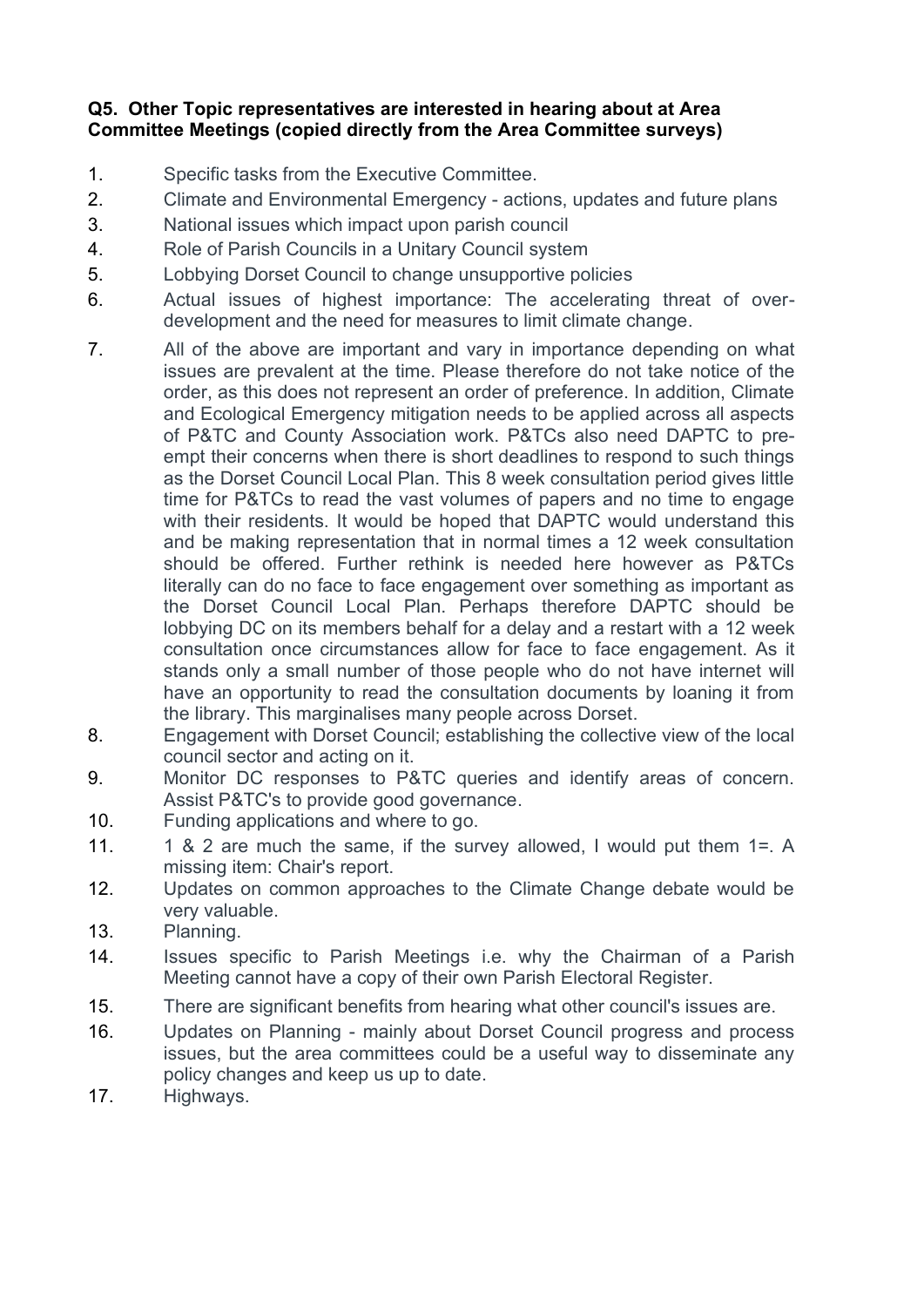

#### **Q6. Which of these statements best describes how you feel about the area committees?**

#### **Q7. Which of the following statements describes best how you would like future Area Meetings organised?**

At the first

opportunity they

should return to face

to face meetings in

the area 20%

The meetings could

predominantly be

online and annually

meet face to face

26%

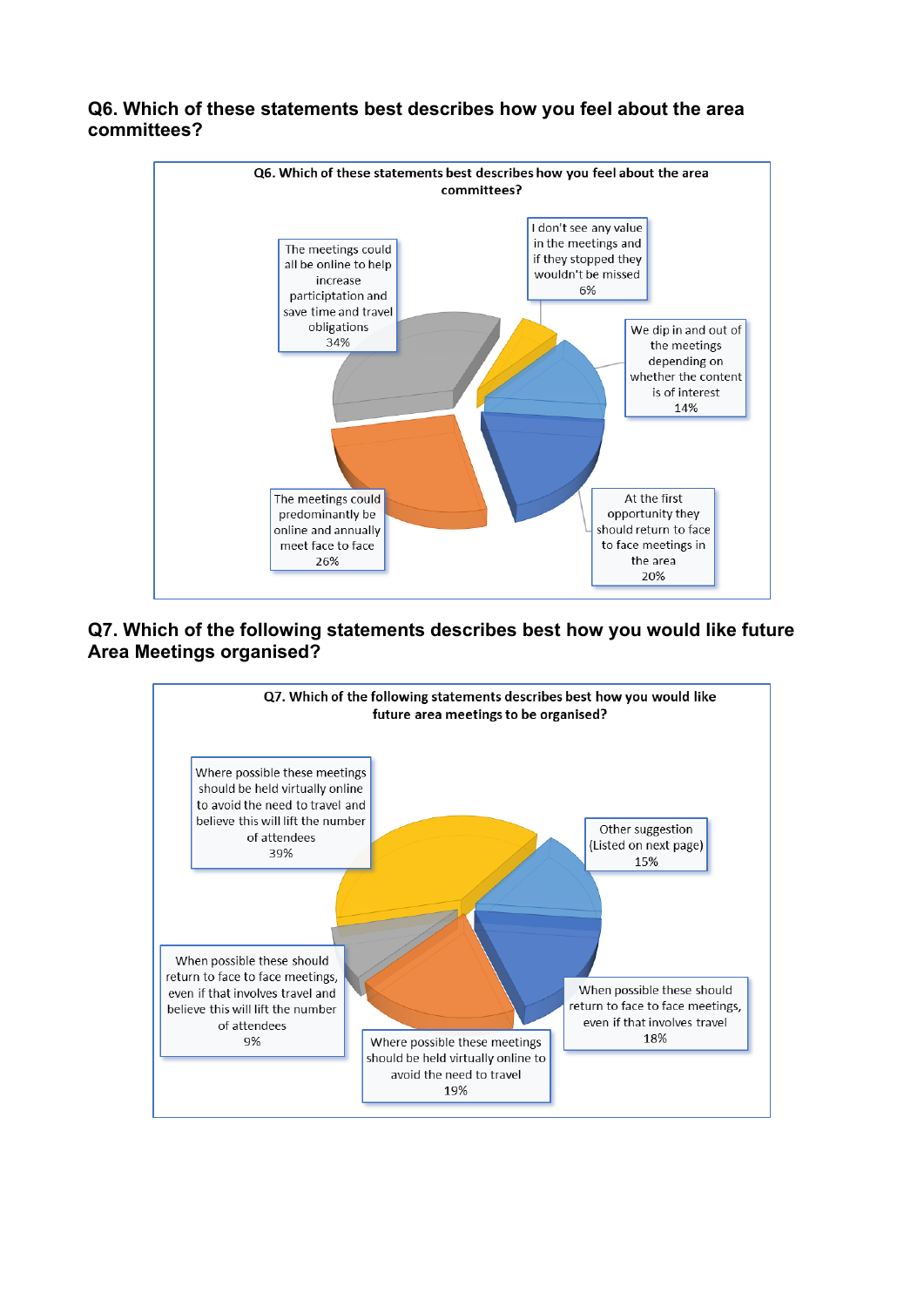#### **Q7. Ideas on future meetings from Area Committee meetings (copied directly from the Area Committee surveys)**

- 1. As suggested in Q6, it might be useful to have an annual face to face with all other meetings held virtually online
- 2. To start with, alternate face to face and online to see which encourages more attendance and participation
- 3. The meetings could predominantly be online and annually meet face to face
- 4. Online meetings are more time effective, however where possible there should be at least 2 face to face meetings a year as it helps to get to know fellow delegates.
- 5. Virtual meetings are working well but it is useful to have face to face meetings occasionally. Possibly AGMs?
- 6. When possible, these should return to face-to-face meetings, even if that involves travel. Virtual meetings are acceptable if there is no feasible alternative, but in reality, they reduce communication and mutual understanding by comparison with face-to-face meetings. They also have the disadvantage of excluding some of the less technically minded, especially older people.
- 7. I support the idea NALC are looking at of giving the opportunity after C19 for people to do what works best for them. So this could mean only face to face, or it could mean only virtual, or it could mean hybrid meetings. The important thing is that no one should feel excluded! It is also important to say as a critical friend that it is important to acknowledge that there has been reduced engagement from P&TCs over the past years with DAPTC. We are fortunate now to have a new Chief Executive who is working with the Executive Committee to turn things around. It should be expected with all things P&TC that it may take time for the new will to represent our sector better to filter down to all P&TCs and so there may be a need to re-launch Area Committees and explain what potential they offer P&TCs. DAPTC must appreciate that with the loss of the middle tier of local government, the prediction of its speaker at DAPTC Annual Conference of 2018 or 2019 Rt Honourable Oliver Letwin MP that P&TCs will need to step up and take on a role to fill the democratic deficit created by the removal of that middle tier. Surely therefore, the role of the Area Committees are more important than ever. This should be better funded and P&TCs should be encouraged to have at least one representative attend each meeting. This should form part of P&TC best practice.
- 8. Your options are too prescriptive. Area meetings should be face to face (post COVID) AND allow for member councils to join virtually if they wish. To be relevant they need to stay local.
- 9. Most meetings could be online with once or twice annually face-to-face.
- 10. The majority of these meeting could just end up as a moaning session with the larger councils getting the larger share of the inputs. Best to put everything down on internet and we can read and disseminate what is important to our small parish
- 11. Mixture of alternate online and face to face meetings.
- 12. Past meetings have lack substance and direction but if the meetings became more focussed and purposed then face to face could be justified. Previously meetings were just a talking shop.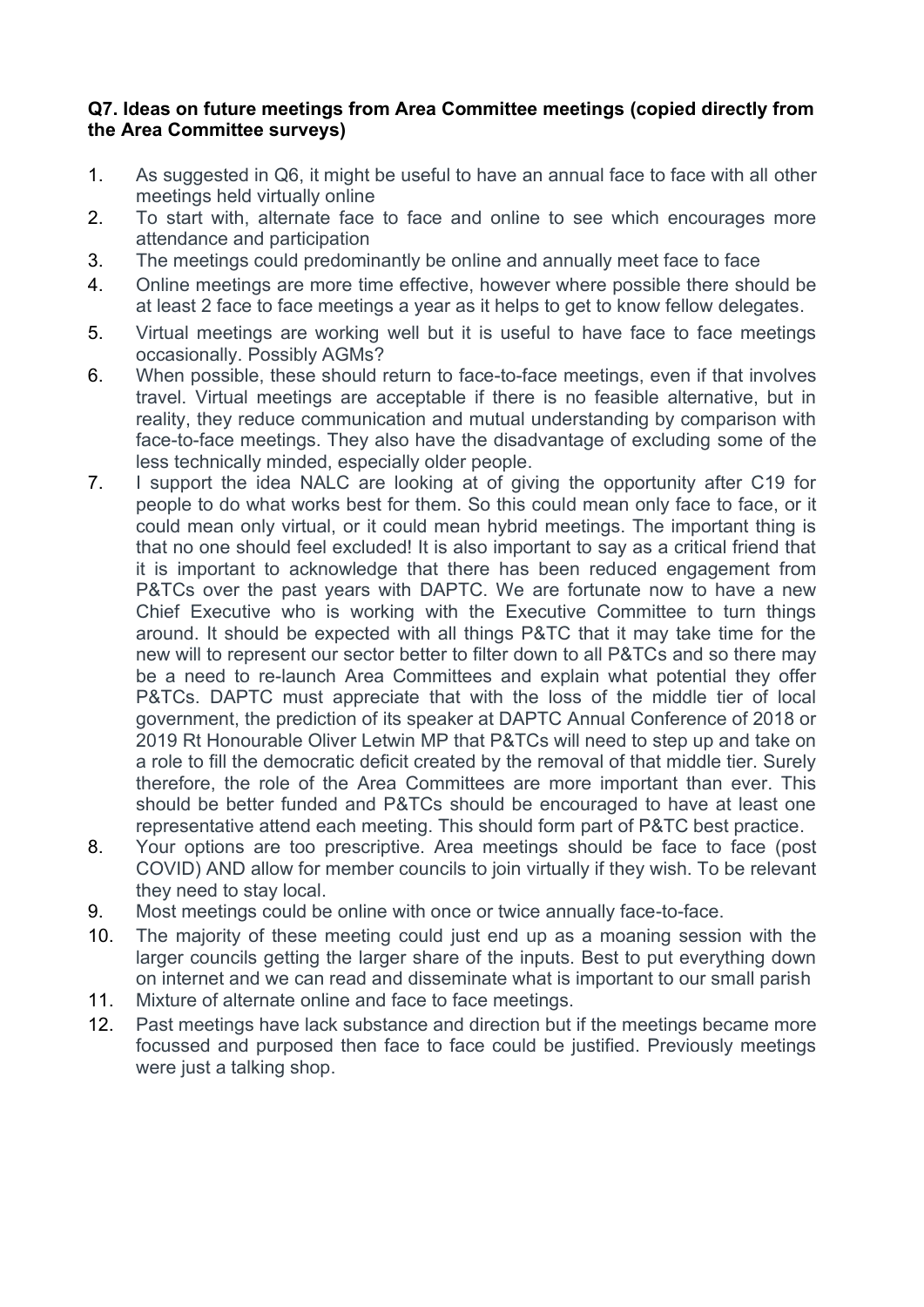

#### **Q8. Setting aside any current guidance in area constitutions; how often should the area committees meet during any 12 month period?**

# **Q8. Ideas on the frequency of future Area Committee meetings (copied directly from the Area Committee surveys)**

- 1. As decided by the DAPTC Chairman who has the big picture.
- 2. Once every three months unless there is a major topic (such as local plan early next year)
- 3. If more than 4 meetings is the outcome, could they be a mixture of on-line and face to face.
- 4. Depending on the required business and the availability of representative(s) from Dorset Council and/or DAPTC then I think every other month is about right. There is no point in having a meeting without anyone to give/take feedback and inform.
- 5. each meeting to have a clear focus; provide access to other area committee meetings
- 6. Area committees should be flexible so they can meet more frequently if the agenda requires it and participants agree.
- 7. We are getting along quite well now during lockdown. Why change it.
- 8. Alternate online and face to face meetings every other month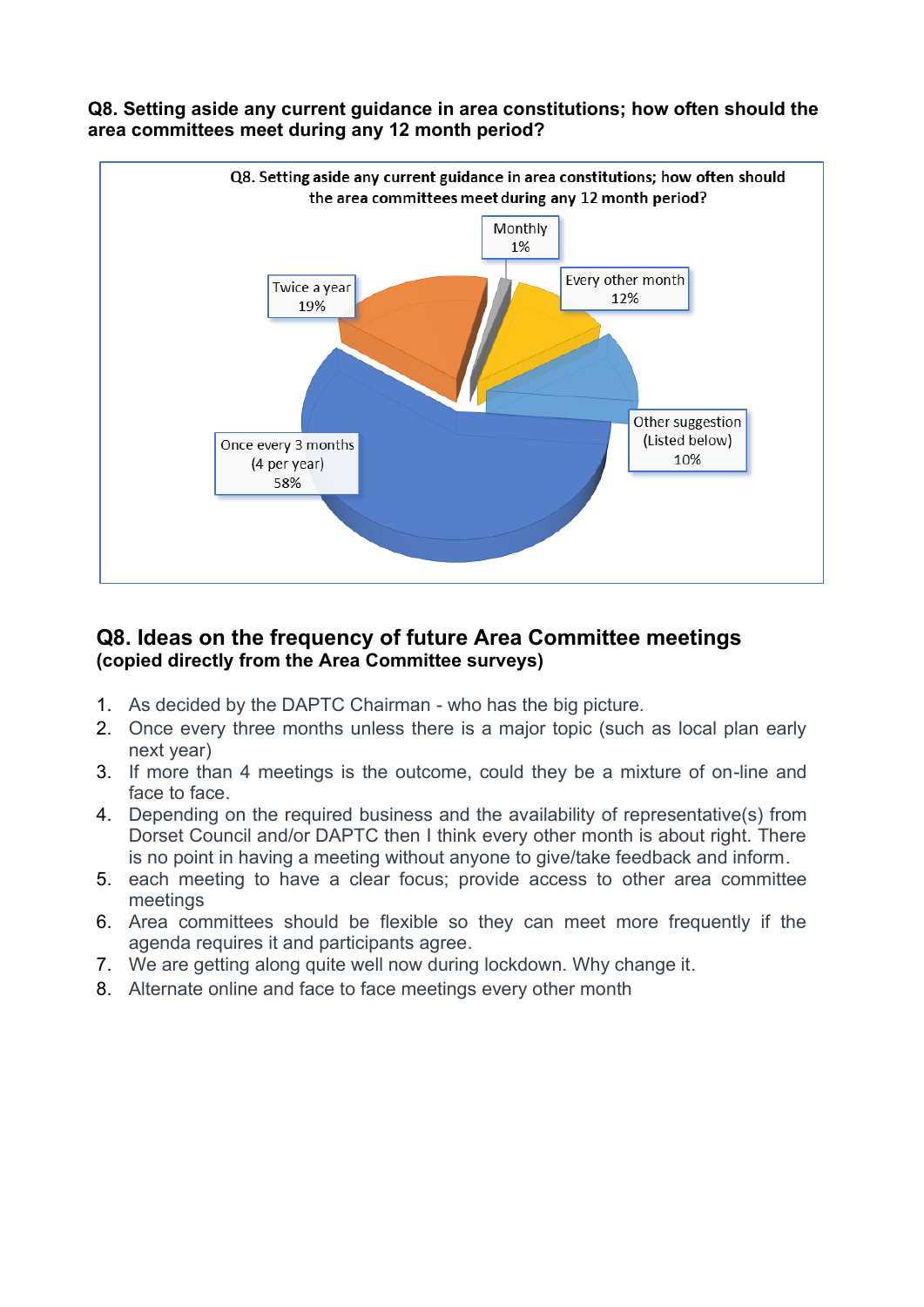#### **Q9. What works well or could work better for the area committee for your council or parish meeting (copied directly from the Area Committee surveys)**

- 1 There is a lack of direction provided to the area committees by the Executive Committee; what is their role within the DAPTC structure and what should they be actually doing? The Central Area Committee has been poorly attended for a number of years now, even when a guest speaker was engaged to address them on a topic of their own choosing. I believe this is because the 'Central Area' has no cohesive identity; in fact, it has often been difficult to identify which councils are included within the area. This also includes a number of large councils who engage with the Towns and Larger Parishes Committee for whom there is duplication in attendance. There has also tended to be a lack of feedback received from the Executive when an issue has been raised with them by the area committee. The current structure lacks any sort of flow or cohesion. If the area committees were tasked by the Executive to discuss or to act as 'on the ground' consultees for particular issues, this would provide them with a greater focus and understanding of their role.
- 2. More opportunity to explore ways to work together on projects which are larger than our own parish boundaries e.g. car-clubs; e-bike rental hubs network; electric car-sharing and community ownership schemes; electric charging points as a coherent network of provision in Dorset; public transport; community renewable energy generation; large-scale retrofitting projects; nature-based and green/blue solutions to adapt to a a changing climate and improve biodiversity to benefit human health and well-being. etc
- 3. Having an effective chair, where there is good time management, others are enabled to speak, and the meeting is not dominated by only certain individuals and topics.
- 4. Much of the content of these meetings is not relevant to us as a very small parish council. More localized meetings with relevant topics might help engagement.
- 5. Clear evidence that the area committee meetings serve the interests of Parish Councils. In addition to disseminating information, this structure should facilitate empowering parish councils collectively by enabling the DAPTC to gather and represent its members' views and interests.
- 6. Set target times for each agenda item
- 7. Set target discussion time for each agenda item
- 8. I think area committees should be asked to form a view amongst themselves rather than have a view imposed on them. Some areas may feel strongly that they have a strong tie to the old district areas and prefer to stay organised in that method. Ultimately the decision should be one of the Area committees, made up by those who attend after Area committees have been relaunched.
- 9. shared learning works well in face to face meetings DAPTC to consider how to incorporate shared learning into virtual meetings. The Purbeck Area needs to be maintained as it is a coherent area and any merger with another area would be opposed by local councils due to weakened representation and a loss of identity.
- 10. Identify common areas of concern and campaign on them providing legal advice where needed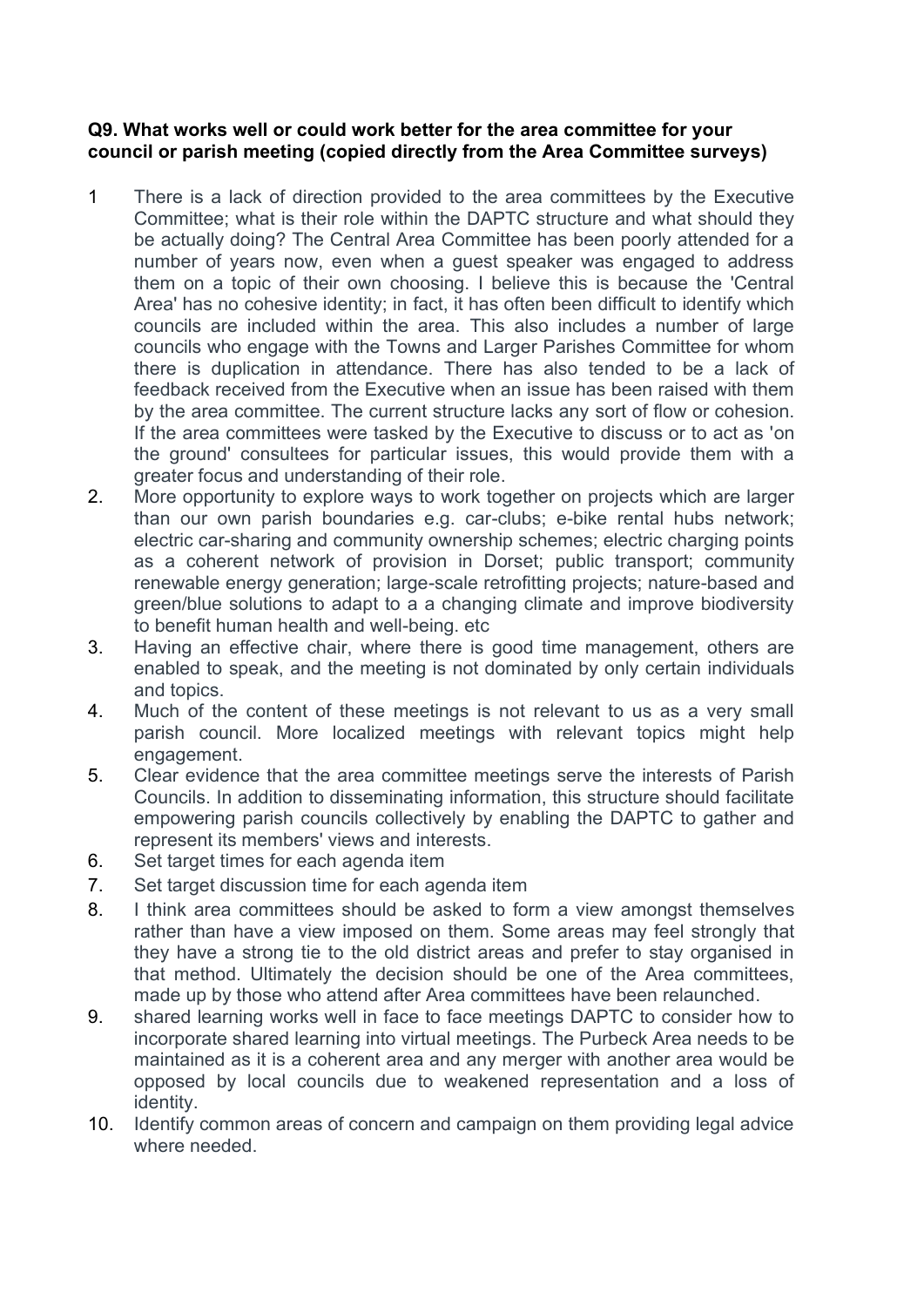- 11. The value of DAPTC has to be its effectiveness in getting us a collective voice and action from Dorset Council on key issues. In my view attendance will increase as that effectiveness increases.
- 12. Crucially that area committees stay local to be relevant and so that the committee reps can properly convey that areas views to the committee.
- 13. Online meetings have increased attendance and reduced a lot of duplicitous discussion. Need the ability to call a sudden meeting if required due to time schedules or deadlines
- 14. On occasion I have found the area meetings to be useful, but I know that my councillors who have attended have not. They have felt that the meetings are not relevant and tend to be highjacked by those who shout loudest. The Area Meetings were supposed to be the top of a cascade system so people such as the Dorset Council Chief Exec and Police Commissioner would attend this as they couldn't or wouldn't be able to attend every parish council meeting in the county and information would be cascaded out. This does not seem to be happening. In fact, most of the time the DAPTC Chief Exec never attended (although I know this has now changed). I am frequently asked by all the councils I deal with what we pay the subs for and what benefit do we get.
- 15. As a new Councillor I have found face to face meetings, when they were possible, enable me to talk to and learn from those present. However, having spent most of the last year "zooming" I can see the value and efficiency of online meetings and would be happy to have a mixture of both formats e.g.an annual face to face interspaced by on-line meetings
- 16. Some areas are vast. The Northern Area for N to S is around trip 1 1/2 hours, E to W is 1 hour 20 mins. Virtual meetings would negate this. Otherwise a rearrangement of areas is vital.
- 17. Personally, at our area DAPTC meetings, I have appreciated hearing about issues faced by the other councils in our area and sharing how to deal with them - especially as many of these issues are common to us all. Somehow, the next step which it to have the strength together to tackle Dorset Council over matters that affect us all, seems to be missing. Fine to talk and discuss, but we need that 'voice' and leverage now more than ever, to drive through whatever has been agreed and champion 'Walk the talk'.
- 18. Updates from DAPTC and BPC & Dorset Council to be current and informative, and not just a read through of reports already circulated.
- 19. We would be able to attend the majority of online meetings, current face to face often clash with other commitments or our own meetings.
- 20. Meetings I have attended have often lacked focus and it has been unclear what I am meeting for. Attendees have been allowed to speak at length on their particular hobby horse even though it has not been part of the agenda. I would like to suggest that a call is put out before the meeting for items to appear on the agenda and a time limit placed on speaking from the floor about nonagenda items.
- 21. I attended one meeting last year. It was poorly attended and pointless
- 22. Items for discussion or information from local councils could be submitted beforehand and taken as read unless someone wishes to ask/comment
- 23. Personal contact with representatives of smaller and larger councils in our local area is important. The problems may be the same, or may differ greatly, but the solution will probably be of help or interest to the others at some time.